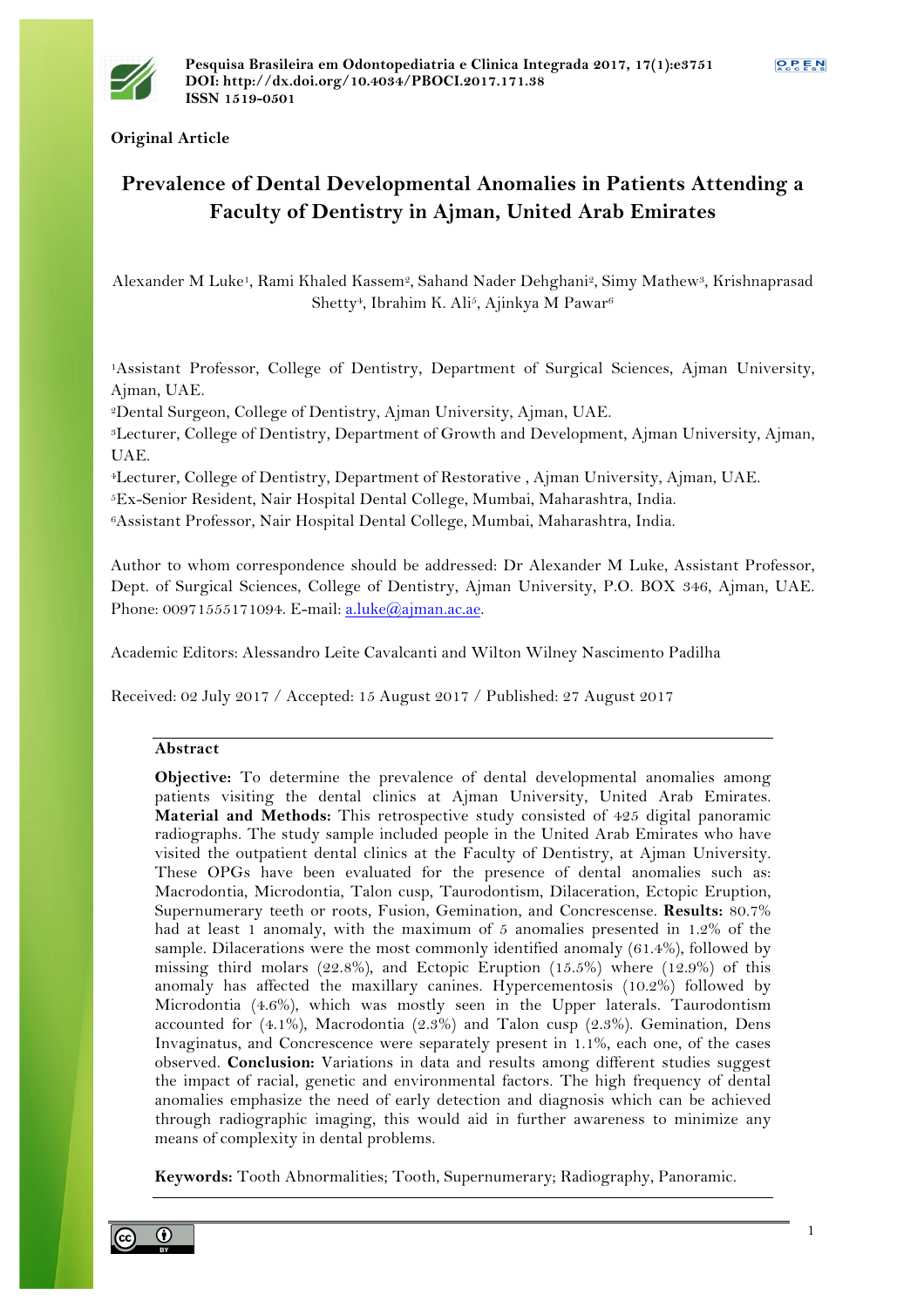### **Introduction**

Dental developmental anomaly (DDA) is a deflection in an origin of a dental tissue resulting in a deviation in either the function, form or positioning of a tooth or a set of teeth [1]. Based on these three variations several types of dental developmental anomalies have been formed, the common groups are: supernumerary teeth or roots, hyperdontia, hypodontia, taurodontism, fusion, gemination, dilaceration, concrescence, hypercementosis, macrodontia, microdontia, dens invaginatus and evaginatus, talon cusp, ectopic eruption, and congenitally missing teeth seen in 25% of population  $\lceil 2 \rceil$ .

Numerous published studies and researches have discussed the prevalence of developmental dental anomalies; however, the outcome of each single study have been heterogeneous and inconsistent due to the variety of ethnic & race groups, different diagnostic criteria used, and sampling method  $\lceil 2-7 \rceil$ . The etiology of these different types of developmental dental anomalies is not homogeneous in nature [6]. The complexity of the etiology of dental anomalies includes: genetic factors, etiological events during prenatal and postnatal fetal development, pathological and environmental factors  $\lceil 6,8,9 \rceil$ . These different types of dental anomalies are frequently seen in the dental clinic. Moreover, these anomalies generally account for a relatively low number; however dental anomalies manifested that they can lead to several complications in treatment planning, as well as in clinical management due to their presence alongside esthetic and functional problems [7].

Radiography plays a crucial role in the detection of these dental developmental anomalies, where it provides to the observers whether oral radiologists, dentists or clinicians several direct observational means; to obtain the proper diagnosis, prognosis, and treatment plan.

This study is aimed toward the detection and diagnosis of several types of developmental dental anomalies in the United Arab Emirates, among the population of Ajman city to raise awareness and comprehension of the etiology that can further assess an effective clinical management.

## **Material and Methods**

#### Study Design and Data Collection

This is a retrospective cross sectional study that evaluated the prevalence of DDA in 425 visiting patients who attended the clinics of Ajman University of Science and Technology, United Arab Emirates between September 2014 and April 2016. The ages of the patients ranged from 10 to 60 years.

Inclusion criteria included all patients who presented anomalies such as: fusion, gemination, concresense, dens invaginatus, dens evaginatus, talon cusp, taurodontism, macrodontia, microdontia. hypodontia, hyperdontia, and supernumerary teeth and roots, ectopic eruption and dilaceration.

Exclusion criteria generally included: thirds molars as they exhibit several variations and skeletal defects that could affect the normal development of the head and neck region.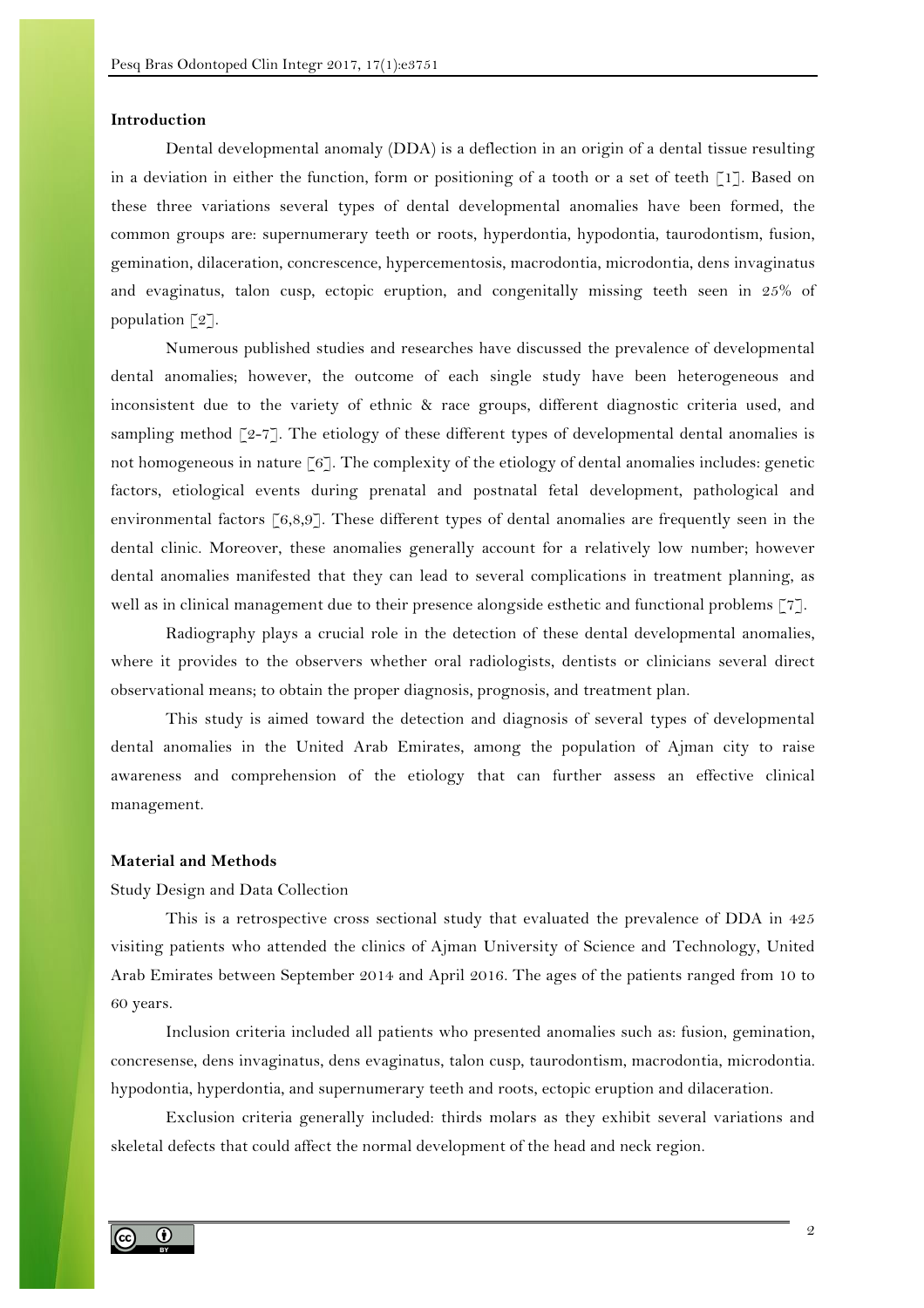All the panoramic radiographs were taken using the Kavo Gendex GXDP-700 (Germany). The panoramic images were all reviewed under good lighting conditions with a standard screen resolution. The panoramic images were examined by 4 calibrated examiners 2 of whom were oral radiologists and 2 were general dentists. The interrater reliability was determined and an Intraclass Correlation Coefficient of 0.667 was obtained. Descriptive analysis of the data was performed.

### Ethical Aspects

This study was approved by the Ethical Committee of College of Dentistry, Ajman University of Science and Technology (Ethical Approval Number: FR-2015/16-03).

## **Results**

Among the 425 panoramic radiographs evaluated in this study, 80.7% (343) of the sample had at least 1 anomaly, with the maximum of 5 anomalies in 1.2% of the sample. Dilacerations were the most commonly identified anomaly (61.4%) followed by missing third molars (22.8%) and ectopic eruption (15.5%) where (12.9%) has affected the maxillary canines. Hypercementosis accounted for (10.2%) followed by microdontia (4.6%), which was mostly seen in the upper laterals. Taurodontism accounted for (4.1%), macrodontia (2.3%) and talon cusp (2.3%). Gemination, dens invaginatus, and concrescence were separately present in (1.1%) of the cases observed.

| <b>Dental Anomalies</b> | N(%)      |  |
|-------------------------|-----------|--|
| Dilaceration            | 61.4(206) |  |
| Missing Third Molars    | 22.8(78)  |  |
| Ectopic Eruption        | 15.5(53)  |  |
| Hypercementosis         | 10.2(35)  |  |
| Microdontia             | 4.6(17)   |  |
| Taurodontism            | 4.1(16)   |  |
| Macrodontia             | 2.3(8)    |  |
| Talon Cusp              | 2.3(8)    |  |
| Gemination              | 1.1(4)    |  |
| Concrescense            | 1.1(4)    |  |
| Dens Invaginatus        | 1.1(4)    |  |

**Table 1. Distribution of DDA according to various types.**

## **Discussion**

This study is done to detect the anomalies in the dentofacial area among people living in this region, the data exhibits numerous ethnic and racial variations which can be clearly seen in patients addressing the dental clinics at Ajman University; which play a crucial role in the heterogeneity and inconsistency of the outcome, that was noticed in comparison with other conducted studies.

The prevalence of taurodontism (4.1%) and dilaceration (61.4%) present in this study is significantly higher compared to the conducted studies in Saudi Arabia  $\lceil 6, 7 \rceil$ . The discrepancy in the frequency of taurodontism and dilaceration was also seen in comparison with the studies made on Indian population [4,10], in Iran [1] and Pakistan [11]. Previous authors found a higher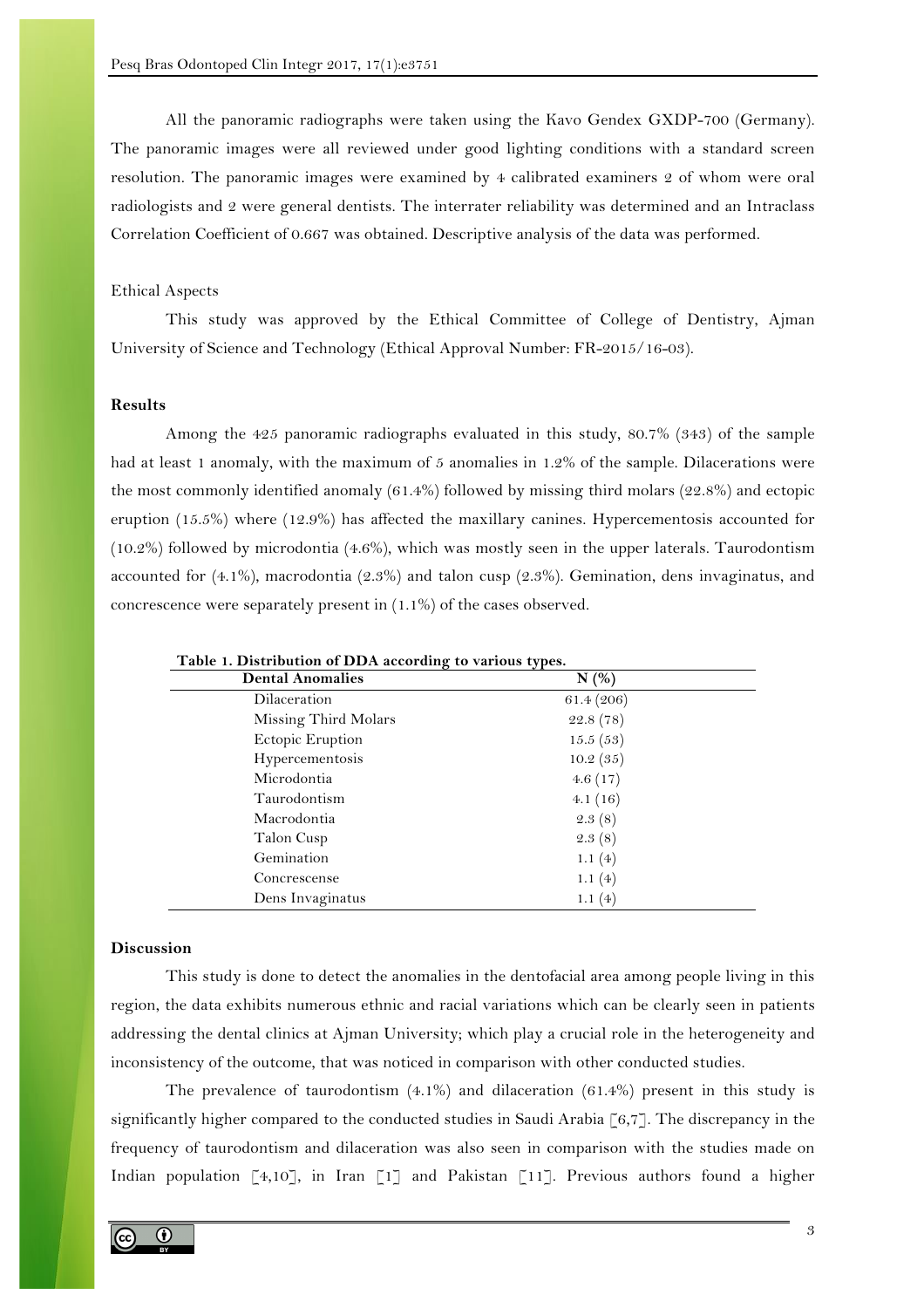percentage in taurodontism  $(7.5\%)$  [12] compared to this present study, which is similar to the frequency done on Jordanian population  $(8\%)$  [13], and somewhat close among Indian population (11.8%) [14]. A study done on the Mexican population recorded a lower frequency of taurodontism  $(1\%)$  and dilaceration  $(7.4\%)$  [15] in comparison to this study. This variation among ethnic groups could be indicative of differences among various ethnic groups [1].

The distinction in the frequency primarily accounts for the variety in ethnic groups and genetic factors found in this sample. Missing third molars had a frequency percentage of 22.8% where it's almost similar to previous study (21.1%) [7]. Patil et al. [10] frequency for missing third molars (12.4%) was significantly lower compared to this present study. The prevalence of ectopic eruption in this current study accounted for (15.5%) with the majority affecting maxillary canines (12.9%), a percentage which is noticeably higher than the studies done on Saudi population (7.6%) [6], 0.3% [7] and 5% [16]. A previous research [6] showed a similar finding as maxillary canines was the most affected tooth in ectopic eruption (2.2%).

Previous reports regarding microdontia and macrodontia outcomes revealed notable differences compared to this current data. Studies done on Saudi population were remarkably lower, where microdontia was  $(0.9\%)$  and macrodontia was  $(0.6\%)$  [6]. Similarly, study on the Indian population showed microdontia frequency of  $(1\%)$  and macrodontia in  $(0.2\%)$  of their sample [10]. Others researchers exhibited a relatively closer data to this study [17,18].

Regarding talon cusp, the frequency of this data has taken (2.3%) of the total anomalies prevalence. Some authors have all displayed a fairly lower frequency in their samples [4,6,17].

As previously discussed, the majority of studies done by investigators around the world have shown numerous variations [2,4,5,12,19-21]. A plausible explanation for these observations may be due to differences in study design, diagnostic criteria, sampling techniques, racial differences, influences of environmental factors, and the effect of nutritional status on tooth development  $\lceil 6 \rceil$ .

### **Conclusion**

Several variations in data were noted between the current study and other studies in the same region, as well as in other regions of the world; which gives us a clear idea about the impact of racial, genetic, and environmental factors on the prevalence of dental anomalies. The overall frequency of dental anomalies seen in dental clinics or generally in a population accounts for a high number; which emphasize the importance of detecting and managing, as they exhibit various treatment management problems. Dental anomalies can be diagnosed with Radiographic imaging in the maxillofacial region, which can be significant in Detection, Diagnosis, and Treatment plan in dentistry. An early detection of dental anomalies is very vital as it would prevent the occurrence of further complications; and the earlier the diagnosis of a particular anomaly, the less complexity a treatment plan would be.

#### **References**